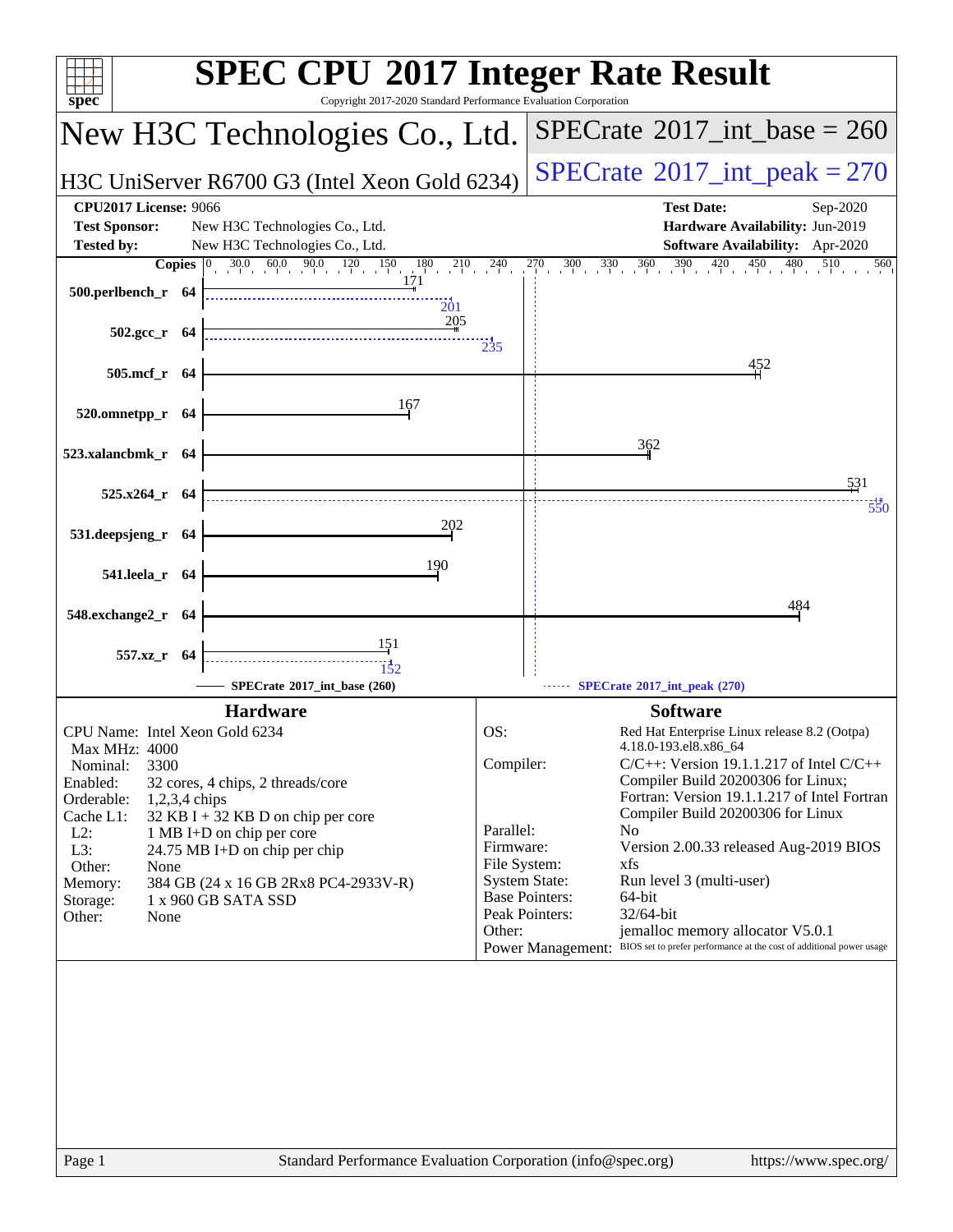

Copyright 2017-2020 Standard Performance Evaluation Corporation

# New H3C Technologies Co., Ltd.

H3C UniServer R6700 G3 (Intel Xeon Gold 6234) [SPECrate](http://www.spec.org/auto/cpu2017/Docs/result-fields.html#SPECrate2017intpeak)<sup>®</sup>[2017\\_int\\_peak = 2](http://www.spec.org/auto/cpu2017/Docs/result-fields.html#SPECrate2017intpeak)70

 $SPECTate$ <sup>®</sup>[2017\\_int\\_base =](http://www.spec.org/auto/cpu2017/Docs/result-fields.html#SPECrate2017intbase) 260

**[Test Sponsor:](http://www.spec.org/auto/cpu2017/Docs/result-fields.html#TestSponsor)** New H3C Technologies Co., Ltd. **[Hardware Availability:](http://www.spec.org/auto/cpu2017/Docs/result-fields.html#HardwareAvailability)** Jun-2019 **[Tested by:](http://www.spec.org/auto/cpu2017/Docs/result-fields.html#Testedby)** New H3C Technologies Co., Ltd. **[Software Availability:](http://www.spec.org/auto/cpu2017/Docs/result-fields.html#SoftwareAvailability)** Apr-2020

**[CPU2017 License:](http://www.spec.org/auto/cpu2017/Docs/result-fields.html#CPU2017License)** 9066 **[Test Date:](http://www.spec.org/auto/cpu2017/Docs/result-fields.html#TestDate)** Sep-2020

### **[Results Table](http://www.spec.org/auto/cpu2017/Docs/result-fields.html#ResultsTable)**

|                                          | <b>Base</b>   |                |       |                |            | <b>Peak</b>    |       |               |                |              |                |              |                |              |
|------------------------------------------|---------------|----------------|-------|----------------|------------|----------------|-------|---------------|----------------|--------------|----------------|--------------|----------------|--------------|
| <b>Benchmark</b>                         | <b>Copies</b> | <b>Seconds</b> | Ratio | <b>Seconds</b> | Ratio      | <b>Seconds</b> | Ratio | <b>Copies</b> | <b>Seconds</b> | <b>Ratio</b> | <b>Seconds</b> | <b>Ratio</b> | <b>Seconds</b> | <b>Ratio</b> |
| 500.perlbench_r                          | 64            | 592            | 172   | 597            | 171        | 597            | 171   | 64            | 506            | 201          | 505            | 202          | 506            | 201          |
| 502.gcc_r                                | 64            | 441            | 205   | 439            | 207        | 443            | 204   | 64            | 386            | 235          | 386            | 235          | 387            | 234          |
| $505$ .mcf r                             | 64            | 229            | 452   | 229            | 452        | 231            | 448   | 64            | 229            | 452          | 229            | 452          | 231            | 448          |
| 520.omnetpp_r                            | 64            | 501            | 167   | 502            | 167        | 503            | 167   | 64            | 501            | 167          | 502            | 167          | 503            | 167          |
| 523.xalancbmk r                          | 64            | 187            | 362   | 186            | 363        | 187            | 361   | 64            | 187            | 362          | 186            | 363          | 187            | 361          |
| 525.x264 r                               | 64            | 213            | 526   | 211            | 531        | 211            | 532   | 64            | 203            | 551          | 205            | 547          | 204            | 550          |
| 531.deepsjeng_r                          | 64            | 363            | 202   | 363            | 202        | 363            | 202   | 64            | 363            | 202          | 363            | 202          | 363            | 202          |
| 541.leela r                              | 64            | 558            | 190   | 557            | <u>190</u> | 556            | 191   | 64            | 558            | 190          | 557            | <u>190</u>   | 556            | 191          |
| 548.exchange2_r                          | 64            | 346            | 484   | 346            | 484        | 347            | 483   | 64            | 346            | 484          | 346            | 484          | 347            | 483          |
| 557.xz r                                 | 64            | 459            | 151   | 461            | 150        | 458            | 151   | 64            | 453            | 153          | 454            | 152          | 453            | 152          |
| $SPECrate^{\circ}2017$ int base =<br>260 |               |                |       |                |            |                |       |               |                |              |                |              |                |              |
|                                          |               |                |       |                |            |                |       |               |                |              |                |              |                |              |

**[SPECrate](http://www.spec.org/auto/cpu2017/Docs/result-fields.html#SPECrate2017intpeak)[2017\\_int\\_peak =](http://www.spec.org/auto/cpu2017/Docs/result-fields.html#SPECrate2017intpeak) 270**

Results appear in the [order in which they were run](http://www.spec.org/auto/cpu2017/Docs/result-fields.html#RunOrder). Bold underlined text [indicates a median measurement](http://www.spec.org/auto/cpu2017/Docs/result-fields.html#Median).

### **[Compiler Notes](http://www.spec.org/auto/cpu2017/Docs/result-fields.html#CompilerNotes)**

The inconsistent Compiler version information under Compiler Version section is due to a discrepancy in Intel Compiler. The correct version of C/C++ compiler is: Version 19.1.1.217 Build 20200306 Compiler for Linux The correct version of Fortran compiler is: Version 19.1.1.217 Build 20200306 Compiler for Linux

### **[Submit Notes](http://www.spec.org/auto/cpu2017/Docs/result-fields.html#SubmitNotes)**

 The numactl mechanism was used to bind copies to processors. The config file option 'submit' was used to generate numactl commands to bind each copy to a specific processor. For details, please see the config file.

### **[Operating System Notes](http://www.spec.org/auto/cpu2017/Docs/result-fields.html#OperatingSystemNotes)**

Stack size set to unlimited using "ulimit -s unlimited"

### **[Environment Variables Notes](http://www.spec.org/auto/cpu2017/Docs/result-fields.html#EnvironmentVariablesNotes)**

```
Environment variables set by runcpu before the start of the run:
LD_LIBRARY_PATH =
      "/home/speccpu/lib/intel64:/home/speccpu/lib/ia32:/home/speccpu/je5.0.1-
      32"
MALLOC_CONF = "retain:true"
```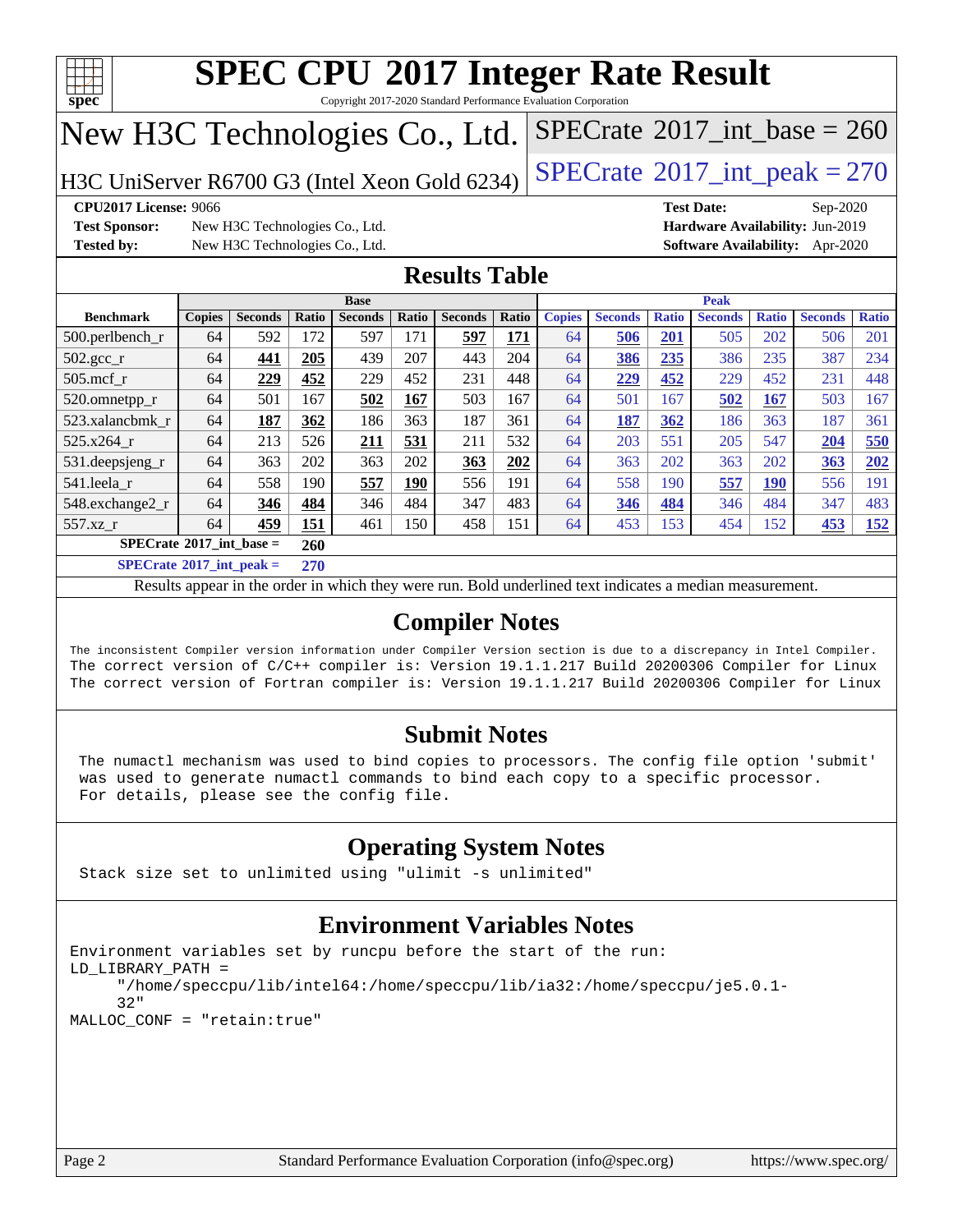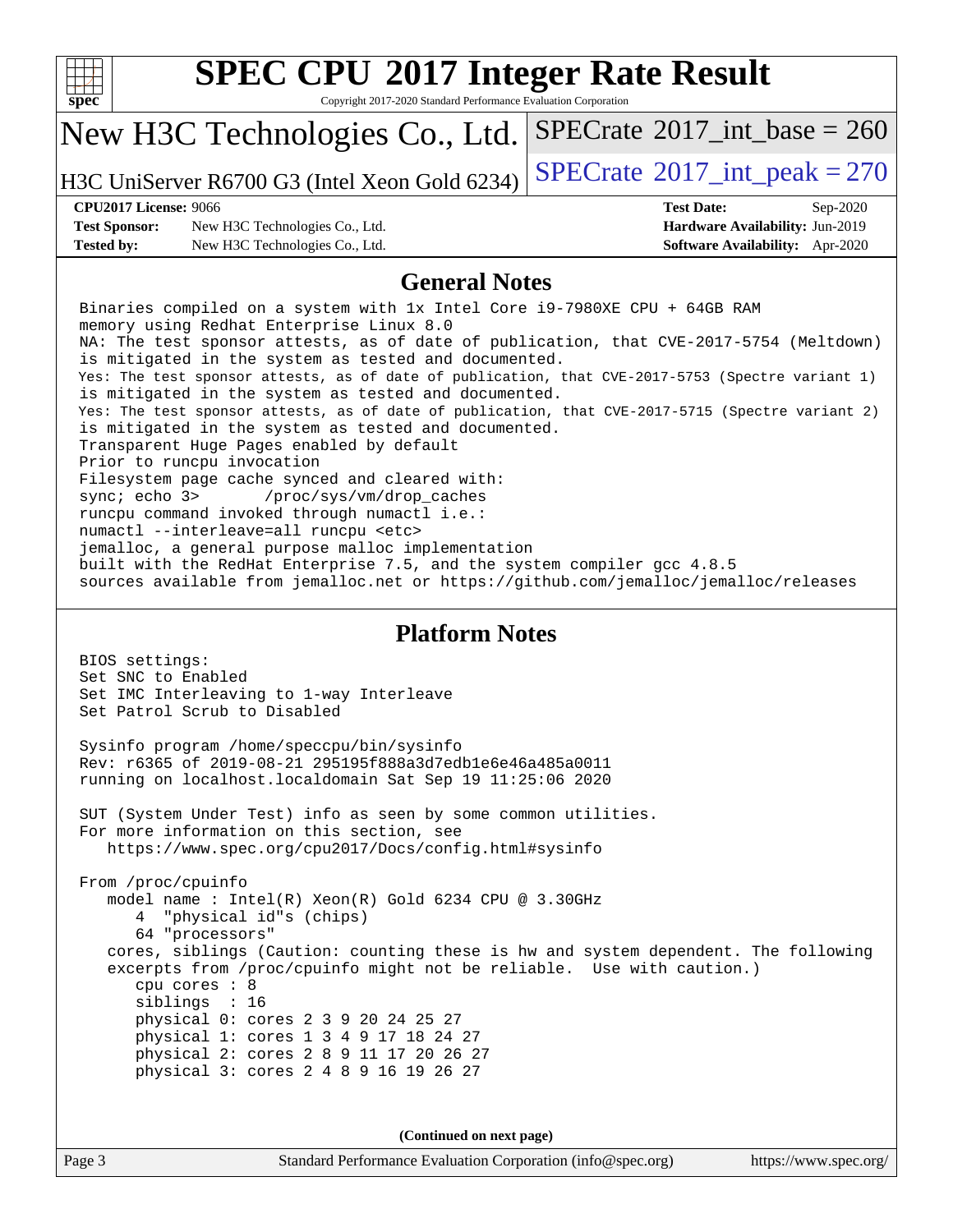

Copyright 2017-2020 Standard Performance Evaluation Corporation

# New H3C Technologies Co., Ltd.

H3C UniServer R6700 G3 (Intel Xeon Gold 6234)  $\left|$  [SPECrate](http://www.spec.org/auto/cpu2017/Docs/result-fields.html#SPECrate2017intpeak)<sup>®</sup>[2017\\_int\\_peak = 2](http://www.spec.org/auto/cpu2017/Docs/result-fields.html#SPECrate2017intpeak)70

 $SPECrate$ <sup>®</sup>[2017\\_int\\_base =](http://www.spec.org/auto/cpu2017/Docs/result-fields.html#SPECrate2017intbase) 260

**[Test Sponsor:](http://www.spec.org/auto/cpu2017/Docs/result-fields.html#TestSponsor)** New H3C Technologies Co., Ltd. **[Hardware Availability:](http://www.spec.org/auto/cpu2017/Docs/result-fields.html#HardwareAvailability)** Jun-2019 **[Tested by:](http://www.spec.org/auto/cpu2017/Docs/result-fields.html#Testedby)** New H3C Technologies Co., Ltd. **[Software Availability:](http://www.spec.org/auto/cpu2017/Docs/result-fields.html#SoftwareAvailability)** Apr-2020

**[CPU2017 License:](http://www.spec.org/auto/cpu2017/Docs/result-fields.html#CPU2017License)** 9066 **[Test Date:](http://www.spec.org/auto/cpu2017/Docs/result-fields.html#TestDate)** Sep-2020

#### **[Platform Notes \(Continued\)](http://www.spec.org/auto/cpu2017/Docs/result-fields.html#PlatformNotes)**

| From 1scpu:                    |                                                                                      |
|--------------------------------|--------------------------------------------------------------------------------------|
| Architecture:                  | x86_64                                                                               |
| $CPU$ op-mode $(s)$ :          | $32$ -bit, $64$ -bit                                                                 |
| Byte Order:                    | Little Endian                                                                        |
| CPU(s):                        | 64                                                                                   |
| On-line CPU $(s)$ list: $0-63$ |                                                                                      |
| Thread( $s$ ) per core:        | 2                                                                                    |
| $Core(s)$ per socket:          | 8                                                                                    |
| Socket(s):                     | 4                                                                                    |
| NUMA $node(s):$                | 8                                                                                    |
| Vendor ID:                     | GenuineIntel                                                                         |
| CPU family:                    | 6                                                                                    |
| Model:                         | 85                                                                                   |
| Model name:                    | $Intel(R)$ Xeon $(R)$ Gold 6234 CPU @ 3.30GHz                                        |
| Stepping:                      | 7                                                                                    |
| CPU MHz:                       | 1361.176                                                                             |
| $CPU$ max $MHz$ :              | 4000.0000                                                                            |
| CPU min MHz:                   | 1200.0000                                                                            |
| BogoMIPS:                      | 6600.00                                                                              |
| Virtualization:                | $VT - x$                                                                             |
| $L1d$ cache:                   | 32K                                                                                  |
| Lli cache:                     | 32K                                                                                  |
| $L2$ cache:                    | 1024K                                                                                |
| $L3$ cache:                    | 25344K                                                                               |
| NUMA $node0$ $CPU(s):$         | 0, 3, 5, 6, 32, 35, 37, 38                                                           |
| NUMA nodel CPU(s):             | 1, 2, 4, 7, 33, 34, 36, 39                                                           |
| NUMA $node2$ $CPU(s)$ :        | 8, 11, 12, 14, 40, 43, 44, 46                                                        |
| NUMA $node3$ $CPU(s):$         | 9, 10, 13, 15, 41, 42, 45, 47                                                        |
| NUMA node4 CPU(s):             | $16 - 18, 20, 48 - 50, 52$                                                           |
| NUMA $node5$ $CPU(s):$         | $19, 21 - 23, 51, 53 - 55$                                                           |
| NUMA node6 $CPU(s):$           | $24, 26 - 28, 56, 58 - 60$                                                           |
| NUMA node7 CPU(s):             | $25, 29 - 31, 57, 61 - 63$                                                           |
| Flaqs:                         | fpu vme de pse tsc msr pae mce cx8 apic sep mtrr pge mca cmov                        |
|                                | pat pse36 clflush dts acpi mmx fxsr sse sse2 ss ht tm pbe syscall nx pdpelgb rdtscp  |
|                                | lm constant_tsc art arch_perfmon pebs bts rep_good nopl xtopology nonstop_tsc cpuid  |
|                                | aperfmperf pni pclmulqdq dtes64 monitor ds_cpl vmx smx est tm2 ssse3 sdbg fma cx16   |
|                                | xtpr pdcm pcid dca sse4_1 sse4_2 x2apic movbe popcnt tsc_deadline_timer aes xsave    |
|                                | avx f16c rdrand lahf_lm abm 3dnowprefetch cpuid_fault epb cat_13 cdp_13              |
|                                | invpcid_single intel_ppin ssbd mba ibrs ibpb stibp ibrs_enhanced tpr_shadow vnmi     |
|                                | flexpriority ept vpid fsgsbase tsc_adjust bmil hle avx2 smep bmi2 erms invpcid rtm   |
|                                | cqm mpx rdt_a avx512f avx512dq rdseed adx smap clflushopt clwb intel_pt avx512cd     |
|                                | avx512bw avx512vl xsaveopt xsavec xgetbvl xsaves cqm_llc cqm_occup_llc cqm_mbm_total |
|                                | cqm_mbm_local dtherm ida arat pln pts pku ospke avx512_vnni md_clear flush_l1d       |
| arch capabilities              |                                                                                      |
| /proc/cpuinfo cache data       |                                                                                      |
| cache size : 25344 KB          |                                                                                      |
|                                |                                                                                      |

**(Continued on next page)**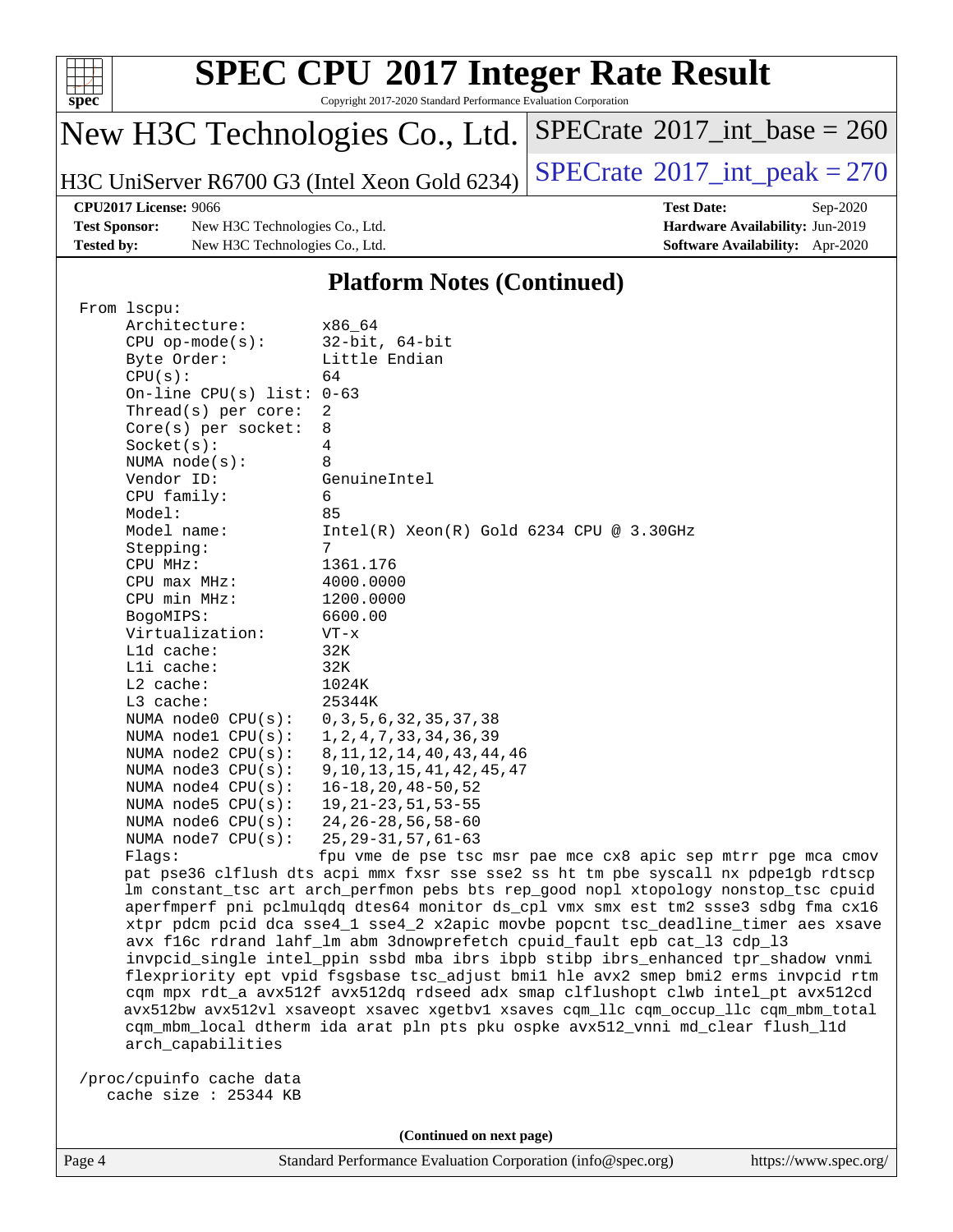

#### **[Platform Notes \(Continued\)](http://www.spec.org/auto/cpu2017/Docs/result-fields.html#PlatformNotes)**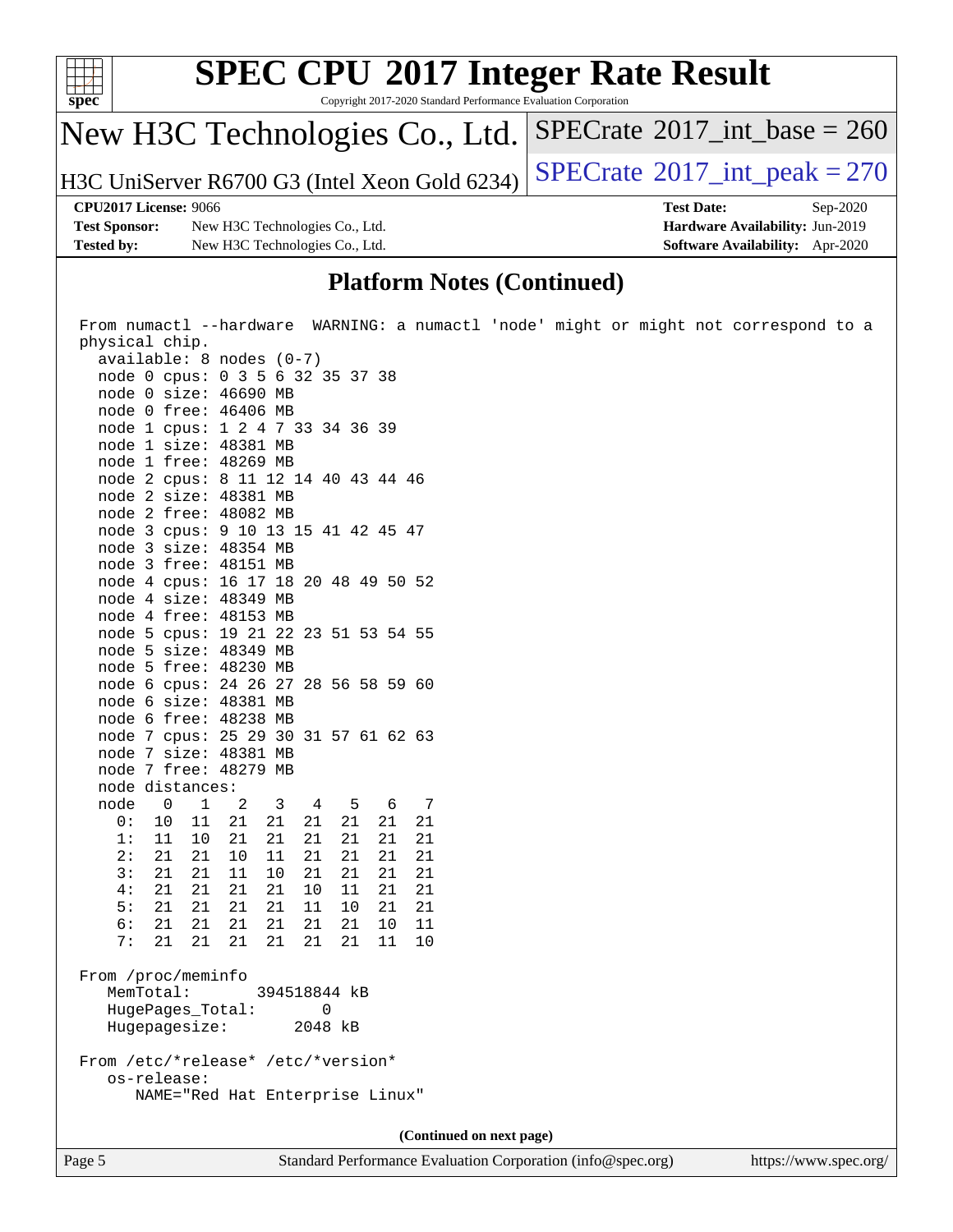

Copyright 2017-2020 Standard Performance Evaluation Corporation

New H3C Technologies Co., Ltd.

H3C UniServer R6700 G3 (Intel Xeon Gold 6234) [SPECrate](http://www.spec.org/auto/cpu2017/Docs/result-fields.html#SPECrate2017intpeak)<sup>®</sup>[2017\\_int\\_peak = 2](http://www.spec.org/auto/cpu2017/Docs/result-fields.html#SPECrate2017intpeak)70

 $SPECTate$ <sup>®</sup>[2017\\_int\\_base =](http://www.spec.org/auto/cpu2017/Docs/result-fields.html#SPECrate2017intbase) 260

**[Test Sponsor:](http://www.spec.org/auto/cpu2017/Docs/result-fields.html#TestSponsor)** New H3C Technologies Co., Ltd. **[Hardware Availability:](http://www.spec.org/auto/cpu2017/Docs/result-fields.html#HardwareAvailability)** Jun-2019 **[Tested by:](http://www.spec.org/auto/cpu2017/Docs/result-fields.html#Testedby)** New H3C Technologies Co., Ltd. **[Software Availability:](http://www.spec.org/auto/cpu2017/Docs/result-fields.html#SoftwareAvailability)** Apr-2020

**[CPU2017 License:](http://www.spec.org/auto/cpu2017/Docs/result-fields.html#CPU2017License)** 9066 **[Test Date:](http://www.spec.org/auto/cpu2017/Docs/result-fields.html#TestDate)** Sep-2020

#### **[Platform Notes \(Continued\)](http://www.spec.org/auto/cpu2017/Docs/result-fields.html#PlatformNotes)**

Page 6 Standard Performance Evaluation Corporation [\(info@spec.org\)](mailto:info@spec.org) <https://www.spec.org/> VERSION="8.2 (Ootpa)" ID="rhel" ID\_LIKE="fedora" VERSION\_ID="8.2" PLATFORM\_ID="platform:el8" PRETTY\_NAME="Red Hat Enterprise Linux 8.2 (Ootpa)" ANSI\_COLOR="0;31" redhat-release: Red Hat Enterprise Linux release 8.2 (Ootpa) system-release: Red Hat Enterprise Linux release 8.2 (Ootpa) system-release-cpe: cpe:/o:redhat:enterprise\_linux:8.2:ga uname -a: Linux localhost.localdomain 4.18.0-193.el8.x86\_64 #1 SMP Fri Mar 27 14:35:58 UTC 2020 x86\_64 x86\_64 x86\_64 GNU/Linux Kernel self-reported vulnerability status: itlb\_multihit: KVM: Mitigation: Split huge pages CVE-2018-3620 (L1 Terminal Fault): Not affected Microarchitectural Data Sampling: Not affected CVE-2017-5754 (Meltdown): Not affected CVE-2018-3639 (Speculative Store Bypass): Mitigation: Speculative Store Bypass disabled via prctl and seccomp CVE-2017-5753 (Spectre variant 1): Mitigation: usercopy/swapgs barriers and \_\_user pointer sanitization CVE-2017-5715 (Spectre variant 2): Mitigation: Enhanced IBRS, IBPB: conditional, RSB filling tsx\_async\_abort: Mitigation: Clear CPU buffers; SMT vulnerable run-level 3 Sep 19 11:23 SPEC is set to: /home/speccpu Filesystem Type Size Used Avail Use% Mounted on /dev/mapper/rhel-home xfs 839G 29G 810G 4% /home From /sys/devices/virtual/dmi/id BIOS: American Megatrends Inc. 2.00.33 08/22/2019 Vendor: New H3C Technologies Co., Ltd. Product: UniServer R6700 G3 Product Family: Rack Serial: 210200A01SH18B000020 Additional information from dmidecode follows. WARNING: Use caution when you interpret this section. The 'dmidecode' program reads system data which is "intended to allow hardware to be accurately determined", but the intent may not be met, as there are frequent changes to hardware, firmware, and the "DMTF SMBIOS" standard. Memory: **(Continued on next page)**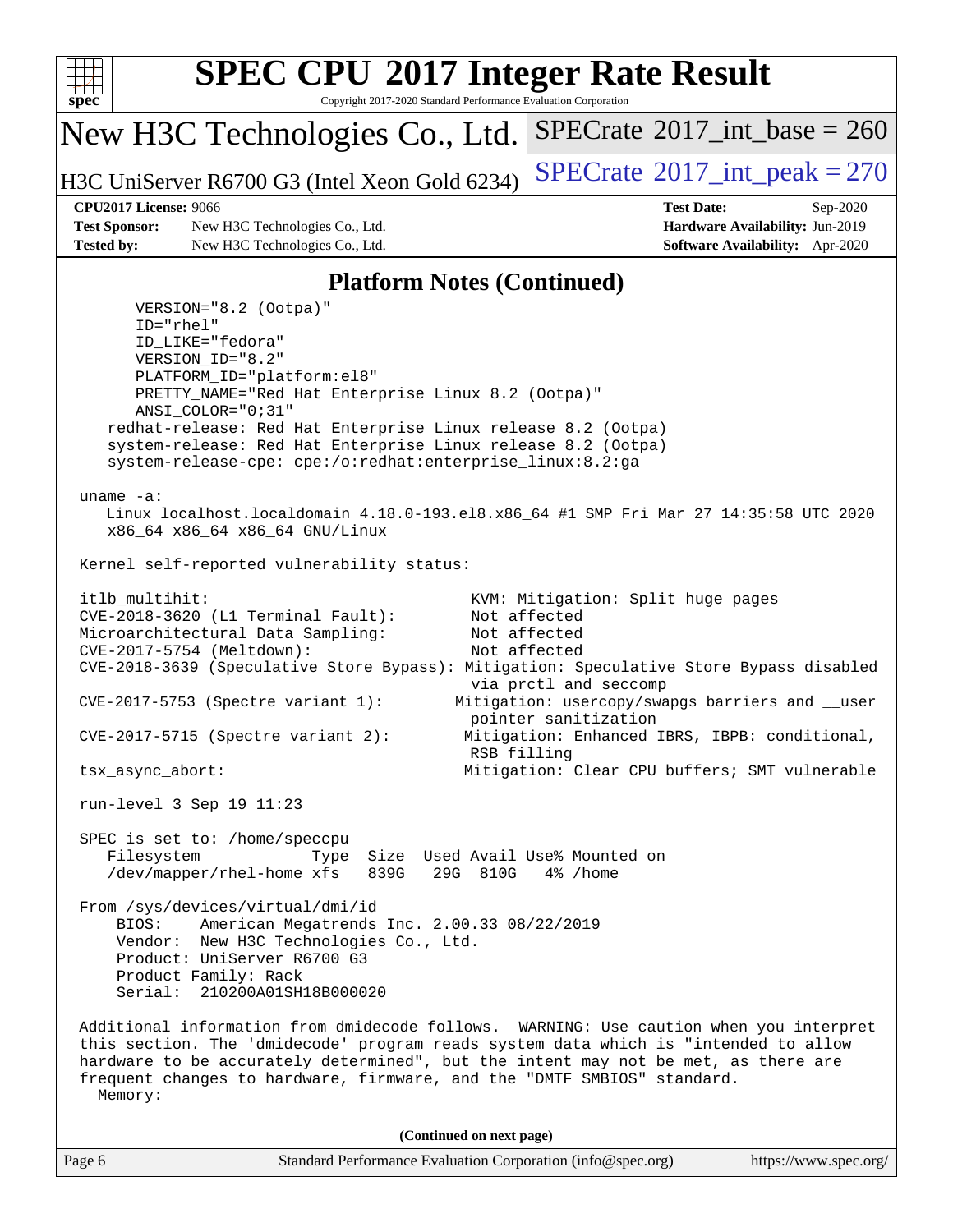

Copyright 2017-2020 Standard Performance Evaluation Corporation

## New H3C Technologies Co., Ltd.

H3C UniServer R6700 G3 (Intel Xeon Gold 6234) [SPECrate](http://www.spec.org/auto/cpu2017/Docs/result-fields.html#SPECrate2017intpeak)<sup>®</sup>[2017\\_int\\_peak = 2](http://www.spec.org/auto/cpu2017/Docs/result-fields.html#SPECrate2017intpeak)70

 $SPECrate$ <sup>®</sup>[2017\\_int\\_base =](http://www.spec.org/auto/cpu2017/Docs/result-fields.html#SPECrate2017intbase) 260

**[Test Sponsor:](http://www.spec.org/auto/cpu2017/Docs/result-fields.html#TestSponsor)** New H3C Technologies Co., Ltd. **[Hardware Availability:](http://www.spec.org/auto/cpu2017/Docs/result-fields.html#HardwareAvailability)** Jun-2019 **[Tested by:](http://www.spec.org/auto/cpu2017/Docs/result-fields.html#Testedby)** New H3C Technologies Co., Ltd. **[Software Availability:](http://www.spec.org/auto/cpu2017/Docs/result-fields.html#SoftwareAvailability)** Apr-2020

**[CPU2017 License:](http://www.spec.org/auto/cpu2017/Docs/result-fields.html#CPU2017License)** 9066 **[Test Date:](http://www.spec.org/auto/cpu2017/Docs/result-fields.html#TestDate)** Sep-2020

#### **[Platform Notes \(Continued\)](http://www.spec.org/auto/cpu2017/Docs/result-fields.html#PlatformNotes)**

 24x Hynix HMA82GR7CJR8N-WM 16 GB 2 rank 2933 24x NO DIMM NO DIMM

(End of data from sysinfo program)

#### **[Compiler Version Notes](http://www.spec.org/auto/cpu2017/Docs/result-fields.html#CompilerVersionNotes)**

| Build 20200304<br>C<br>NextGen Build 20200304<br>C<br>$\vert$ 502.gcc_r(peak)<br>$\mathsf{C}$<br>Build 20200304<br>C<br>NextGen Build 20200304 | Standard Performance Evaluation Corporation (info@spec.org)                                                                                                                                    | https://www.spec.org/ |
|------------------------------------------------------------------------------------------------------------------------------------------------|------------------------------------------------------------------------------------------------------------------------------------------------------------------------------------------------|-----------------------|
|                                                                                                                                                | (Continued on next page)                                                                                                                                                                       |                       |
|                                                                                                                                                | Intel(R) C Compiler for applications running on Intel(R) $64$ , Version 2021.1                                                                                                                 |                       |
|                                                                                                                                                | --------------------------------------<br>----------------------------<br>500.perlbench_r(base) 502.gcc_r(base) 505.mcf_r(base, peak)<br>525.x264_r(base, peak) 557.xz_r(base)                 |                       |
|                                                                                                                                                | Intel(R) C Compiler for applications running on IA-32, Version 2021.1 NextGen<br>Copyright (C) 1985-2020 Intel Corporation. All rights reserved.                                               |                       |
|                                                                                                                                                |                                                                                                                                                                                                |                       |
|                                                                                                                                                | Intel(R) C Intel(R) 64 Compiler for applications running on Intel(R) 64,<br>Version 19.1.1.217 Build 20200306<br>Copyright (C) 1985-2020 Intel Corporation. All rights reserved.<br>__________ |                       |
|                                                                                                                                                | 500.perlbench_r(peak) 557.xz_r(peak)                                                                                                                                                           |                       |
|                                                                                                                                                | Intel(R) C Compiler for applications running on $Intel(R) 64$ , Version 2021.1<br>Copyright (C) 1985-2020 Intel Corporation. All rights reserved.                                              |                       |
|                                                                                                                                                | 500.perlbench_r(base) 502.gcc_r(base) 505.mcf_r(base, peak)<br>525.x264_r(base, peak) 557.xz_r(base)                                                                                           |                       |
|                                                                                                                                                | Intel(R) C Compiler for applications running on IA-32, Version 2021.1 NextGen<br>Copyright (C) 1985-2020 Intel Corporation. All rights reserved.                                               |                       |
| C                                                                                                                                              | ----------------------------------<br>$\vert$ 502.gcc_r(peak)                                                                                                                                  |                       |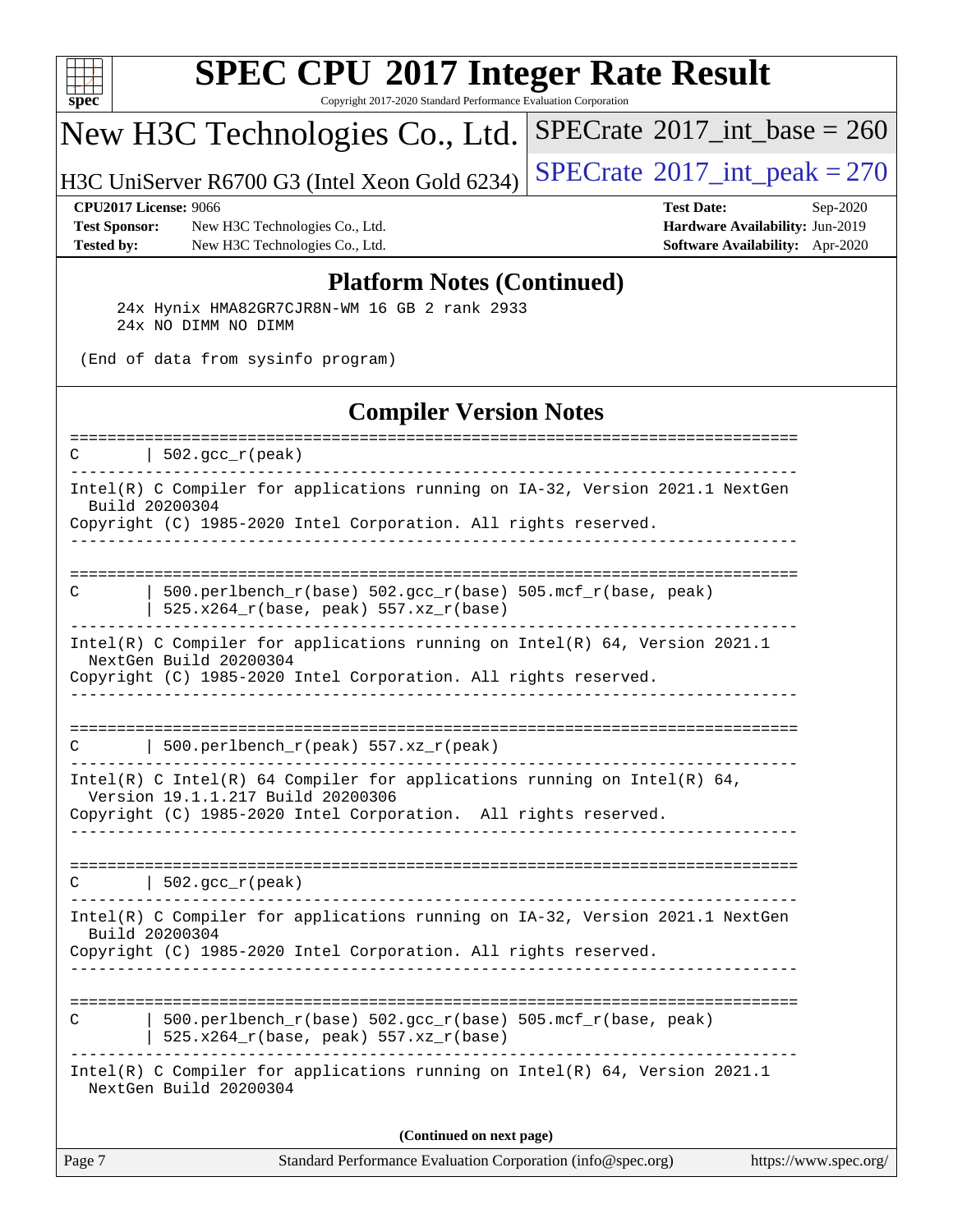| u<br>r |  |  |  |  |  |
|--------|--|--|--|--|--|

Copyright 2017-2020 Standard Performance Evaluation Corporation

# New H3C Technologies Co., Ltd.

H3C UniServer R6700 G3 (Intel Xeon Gold 6234) [SPECrate](http://www.spec.org/auto/cpu2017/Docs/result-fields.html#SPECrate2017intpeak)<sup>®</sup>[2017\\_int\\_peak = 2](http://www.spec.org/auto/cpu2017/Docs/result-fields.html#SPECrate2017intpeak)70

 $SPECrate$ <sup>®</sup>[2017\\_int\\_base =](http://www.spec.org/auto/cpu2017/Docs/result-fields.html#SPECrate2017intbase) 260

**[Test Sponsor:](http://www.spec.org/auto/cpu2017/Docs/result-fields.html#TestSponsor)** New H3C Technologies Co., Ltd. **[Hardware Availability:](http://www.spec.org/auto/cpu2017/Docs/result-fields.html#HardwareAvailability)** Jun-2019 **[Tested by:](http://www.spec.org/auto/cpu2017/Docs/result-fields.html#Testedby)** New H3C Technologies Co., Ltd. **[Software Availability:](http://www.spec.org/auto/cpu2017/Docs/result-fields.html#SoftwareAvailability)** Apr-2020

**[CPU2017 License:](http://www.spec.org/auto/cpu2017/Docs/result-fields.html#CPU2017License)** 9066 **[Test Date:](http://www.spec.org/auto/cpu2017/Docs/result-fields.html#TestDate)** Sep-2020

### **[Compiler Version Notes \(Continued\)](http://www.spec.org/auto/cpu2017/Docs/result-fields.html#CompilerVersionNotes)**

| Page 8         | Standard Performance Evaluation Corporation (info@spec.org)                                                                                                                      | https://www.spec.org/ |
|----------------|----------------------------------------------------------------------------------------------------------------------------------------------------------------------------------|-----------------------|
|                | (Continued on next page)                                                                                                                                                         |                       |
|                | Fortran   548.exchange2 $r(base, peak)$                                                                                                                                          |                       |
|                | Intel(R) $C++$ Compiler for applications running on Intel(R) 64, Version 2021.1<br>NextGen Build 20200304<br>Copyright (C) 1985-2020 Intel Corporation. All rights reserved.     |                       |
| $C++$          | 520.omnetpp_r(base, peak) 523.xalancbmk_r(base, peak)<br>531.deepsjeng_r(base, peak) 541.leela_r(base, peak)                                                                     |                       |
|                | Intel(R) C Intel(R) 64 Compiler for applications running on Intel(R) 64,<br>Version 19.1.1.217 Build 20200306<br>Copyright (C) 1985-2020 Intel Corporation. All rights reserved. |                       |
|                | 500.perlbench_r(peak) $557. xz_r$ (peak)                                                                                                                                         |                       |
|                | Intel(R) C Compiler for applications running on Intel(R) 64, Version 2021.1<br>NextGen Build 20200304<br>Copyright (C) 1985-2020 Intel Corporation. All rights reserved.         |                       |
| C              | 500.perlbench_r(base) 502.gcc_r(base) 505.mcf_r(base, peak)<br>$525.x264_r(base, peak) 557.xz_r(base)$                                                                           |                       |
| Build 20200304 | Intel(R) C Compiler for applications running on IA-32, Version 2021.1 NextGen<br>Copyright (C) 1985-2020 Intel Corporation. All rights reserved.                                 |                       |
| C              | $  502.\text{gcc_r(peak)} $                                                                                                                                                      |                       |
|                | Copyright (C) 1985-2020 Intel Corporation. All rights reserved.                                                                                                                  |                       |
|                | Intel(R) C Intel(R) 64 Compiler for applications running on Intel(R) 64,<br>Version 19.1.1.217 Build 20200306                                                                    |                       |
|                | 500.perlbench_r(peak) 557.xz_r(peak)                                                                                                                                             |                       |
|                | Copyright (C) 1985-2020 Intel Corporation. All rights reserved.                                                                                                                  |                       |
|                |                                                                                                                                                                                  |                       |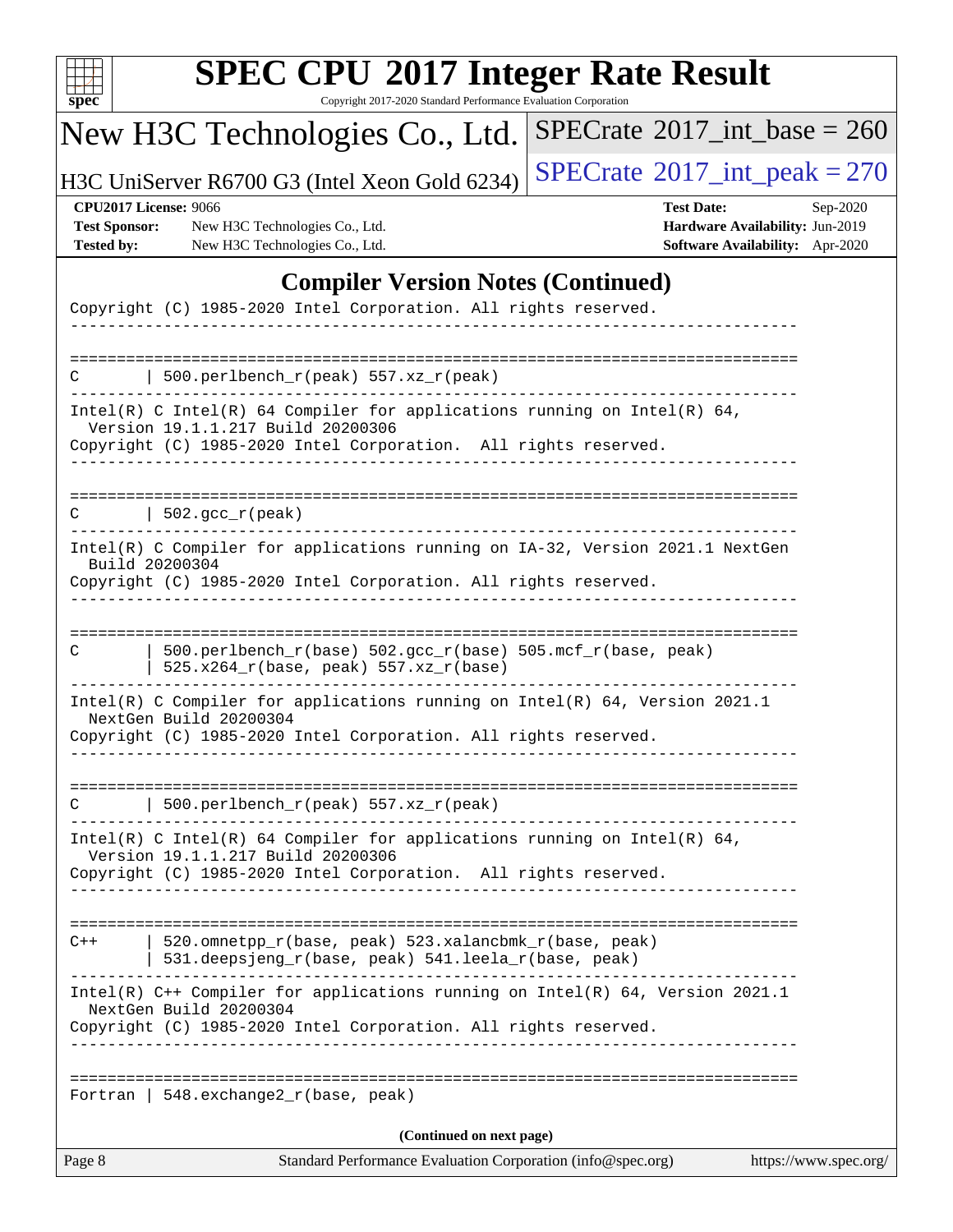

Copyright 2017-2020 Standard Performance Evaluation Corporation

# New H3C Technologies Co., Ltd.

H3C UniServer R6700 G3 (Intel Xeon Gold 6234)  $\left|$  [SPECrate](http://www.spec.org/auto/cpu2017/Docs/result-fields.html#SPECrate2017intpeak)®[2017\\_int\\_peak = 2](http://www.spec.org/auto/cpu2017/Docs/result-fields.html#SPECrate2017intpeak)70

 $SPECTate$ <sup>®</sup>[2017\\_int\\_base =](http://www.spec.org/auto/cpu2017/Docs/result-fields.html#SPECrate2017intbase) 260

**[Test Sponsor:](http://www.spec.org/auto/cpu2017/Docs/result-fields.html#TestSponsor)** New H3C Technologies Co., Ltd. **[Hardware Availability:](http://www.spec.org/auto/cpu2017/Docs/result-fields.html#HardwareAvailability)** Jun-2019 **[Tested by:](http://www.spec.org/auto/cpu2017/Docs/result-fields.html#Testedby)** New H3C Technologies Co., Ltd. **[Software Availability:](http://www.spec.org/auto/cpu2017/Docs/result-fields.html#SoftwareAvailability)** Apr-2020

**[CPU2017 License:](http://www.spec.org/auto/cpu2017/Docs/result-fields.html#CPU2017License)** 9066 **[Test Date:](http://www.spec.org/auto/cpu2017/Docs/result-fields.html#TestDate)** Sep-2020

### **[Compiler Version Notes \(Continued\)](http://www.spec.org/auto/cpu2017/Docs/result-fields.html#CompilerVersionNotes)**

------------------------------------------------------------------------------ Intel(R) Fortran Intel(R) 64 Compiler for applications running on Intel(R) 64, Version 19.1.1.217 Build 20200306 Copyright (C) 1985-2020 Intel Corporation. All rights reserved. ------------------------------------------------------------------------------

## **[Base Compiler Invocation](http://www.spec.org/auto/cpu2017/Docs/result-fields.html#BaseCompilerInvocation)**

[C benchmarks](http://www.spec.org/auto/cpu2017/Docs/result-fields.html#Cbenchmarks):  $i$ cc

[C++ benchmarks:](http://www.spec.org/auto/cpu2017/Docs/result-fields.html#CXXbenchmarks) [icpc](http://www.spec.org/cpu2017/results/res2020q4/cpu2017-20200927-24022.flags.html#user_CXXbase_intel_icpc_c510b6838c7f56d33e37e94d029a35b4a7bccf4766a728ee175e80a419847e808290a9b78be685c44ab727ea267ec2f070ec5dc83b407c0218cded6866a35d07)

[Fortran benchmarks](http://www.spec.org/auto/cpu2017/Docs/result-fields.html#Fortranbenchmarks): [ifort](http://www.spec.org/cpu2017/results/res2020q4/cpu2017-20200927-24022.flags.html#user_FCbase_intel_ifort_8111460550e3ca792625aed983ce982f94888b8b503583aa7ba2b8303487b4d8a21a13e7191a45c5fd58ff318f48f9492884d4413fa793fd88dd292cad7027ca)

## **[Base Portability Flags](http://www.spec.org/auto/cpu2017/Docs/result-fields.html#BasePortabilityFlags)**

 500.perlbench\_r: [-DSPEC\\_LP64](http://www.spec.org/cpu2017/results/res2020q4/cpu2017-20200927-24022.flags.html#b500.perlbench_r_basePORTABILITY_DSPEC_LP64) [-DSPEC\\_LINUX\\_X64](http://www.spec.org/cpu2017/results/res2020q4/cpu2017-20200927-24022.flags.html#b500.perlbench_r_baseCPORTABILITY_DSPEC_LINUX_X64) 502.gcc\_r: [-DSPEC\\_LP64](http://www.spec.org/cpu2017/results/res2020q4/cpu2017-20200927-24022.flags.html#suite_basePORTABILITY502_gcc_r_DSPEC_LP64) 505.mcf\_r: [-DSPEC\\_LP64](http://www.spec.org/cpu2017/results/res2020q4/cpu2017-20200927-24022.flags.html#suite_basePORTABILITY505_mcf_r_DSPEC_LP64) 520.omnetpp\_r: [-DSPEC\\_LP64](http://www.spec.org/cpu2017/results/res2020q4/cpu2017-20200927-24022.flags.html#suite_basePORTABILITY520_omnetpp_r_DSPEC_LP64) 523.xalancbmk\_r: [-DSPEC\\_LP64](http://www.spec.org/cpu2017/results/res2020q4/cpu2017-20200927-24022.flags.html#suite_basePORTABILITY523_xalancbmk_r_DSPEC_LP64) [-DSPEC\\_LINUX](http://www.spec.org/cpu2017/results/res2020q4/cpu2017-20200927-24022.flags.html#b523.xalancbmk_r_baseCXXPORTABILITY_DSPEC_LINUX) 525.x264\_r: [-DSPEC\\_LP64](http://www.spec.org/cpu2017/results/res2020q4/cpu2017-20200927-24022.flags.html#suite_basePORTABILITY525_x264_r_DSPEC_LP64) 531.deepsjeng\_r: [-DSPEC\\_LP64](http://www.spec.org/cpu2017/results/res2020q4/cpu2017-20200927-24022.flags.html#suite_basePORTABILITY531_deepsjeng_r_DSPEC_LP64) 541.leela\_r: [-DSPEC\\_LP64](http://www.spec.org/cpu2017/results/res2020q4/cpu2017-20200927-24022.flags.html#suite_basePORTABILITY541_leela_r_DSPEC_LP64) 548.exchange2\_r: [-DSPEC\\_LP64](http://www.spec.org/cpu2017/results/res2020q4/cpu2017-20200927-24022.flags.html#suite_basePORTABILITY548_exchange2_r_DSPEC_LP64) 557.xz\_r: [-DSPEC\\_LP64](http://www.spec.org/cpu2017/results/res2020q4/cpu2017-20200927-24022.flags.html#suite_basePORTABILITY557_xz_r_DSPEC_LP64)

## **[Base Optimization Flags](http://www.spec.org/auto/cpu2017/Docs/result-fields.html#BaseOptimizationFlags)**

| C benchmarks:                                                                                  |
|------------------------------------------------------------------------------------------------|
| -m64 -qnextgen -std=c11                                                                        |
| -Wl,-plugin-opt=-x86-branches-within-32B-boundaries -Wl,-z, muldefs                            |
| -xCORE-AVX512 -03 -ffast-math -flto -mfpmath=sse -funroll-loops                                |
| -fuse-1d=gold -gopt-mem-layout-trans=4                                                         |
| -L/usr/local/IntelCompiler19/compilers and libraries 2020.1.217/linux/compiler/lib/intel64 lin |
| -lqkmalloc                                                                                     |
|                                                                                                |
|                                                                                                |
|                                                                                                |

**(Continued on next page)**

Page 9 Standard Performance Evaluation Corporation [\(info@spec.org\)](mailto:info@spec.org) <https://www.spec.org/>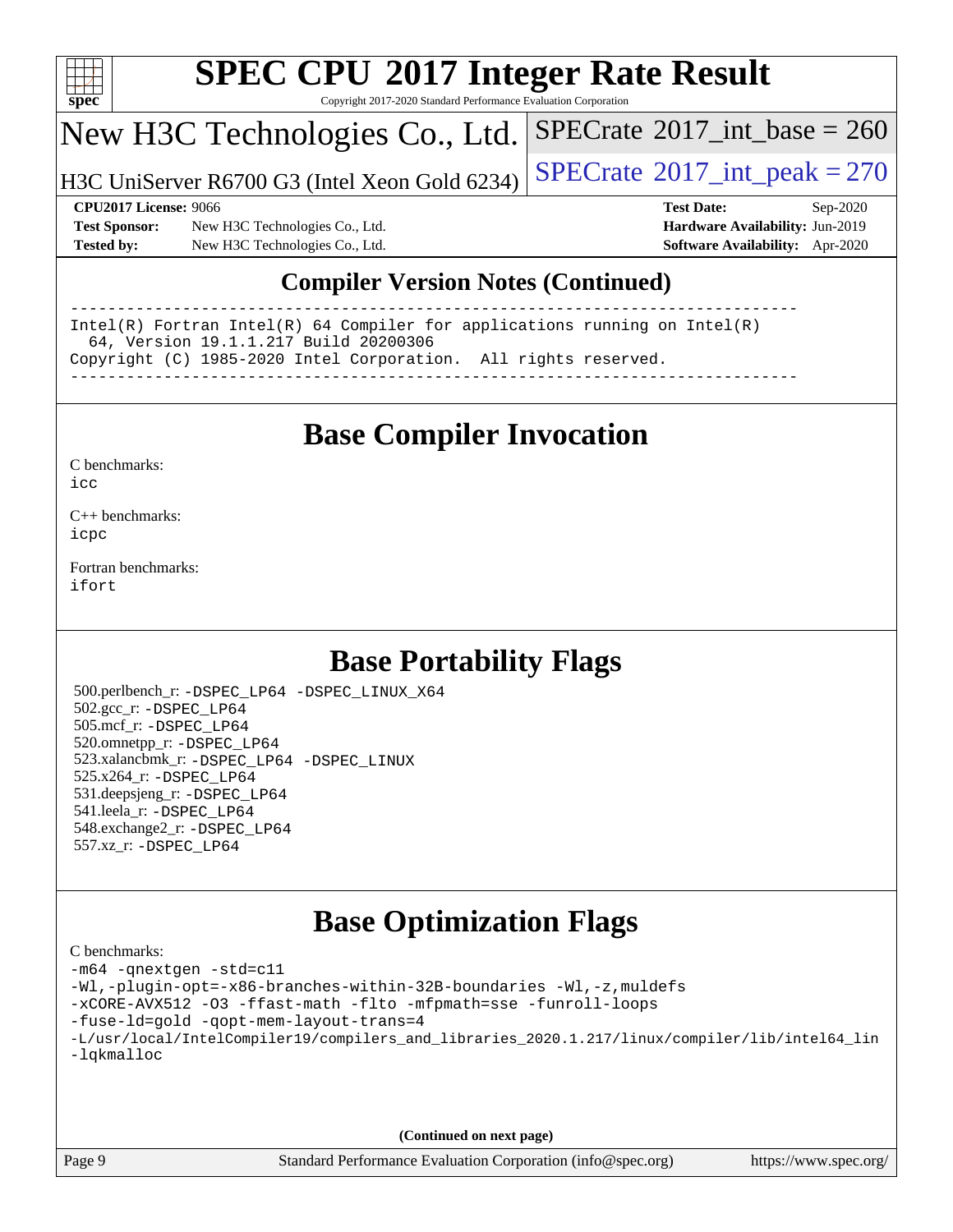

Copyright 2017-2020 Standard Performance Evaluation Corporation

## New H3C Technologies Co., Ltd.

H3C UniServer R6700 G3 (Intel Xeon Gold 6234)  $\vert$  [SPECrate](http://www.spec.org/auto/cpu2017/Docs/result-fields.html#SPECrate2017intpeak)®[2017\\_int\\_peak = 2](http://www.spec.org/auto/cpu2017/Docs/result-fields.html#SPECrate2017intpeak)70

 $SPECTate$ <sup>®</sup>[2017\\_int\\_base =](http://www.spec.org/auto/cpu2017/Docs/result-fields.html#SPECrate2017intbase) 260

**[Test Sponsor:](http://www.spec.org/auto/cpu2017/Docs/result-fields.html#TestSponsor)** New H3C Technologies Co., Ltd. **[Hardware Availability:](http://www.spec.org/auto/cpu2017/Docs/result-fields.html#HardwareAvailability)** Jun-2019 **[Tested by:](http://www.spec.org/auto/cpu2017/Docs/result-fields.html#Testedby)** New H3C Technologies Co., Ltd. **[Software Availability:](http://www.spec.org/auto/cpu2017/Docs/result-fields.html#SoftwareAvailability)** Apr-2020

**[CPU2017 License:](http://www.spec.org/auto/cpu2017/Docs/result-fields.html#CPU2017License)** 9066 **[Test Date:](http://www.spec.org/auto/cpu2017/Docs/result-fields.html#TestDate)** Sep-2020

# **[Base Optimization Flags \(Continued\)](http://www.spec.org/auto/cpu2017/Docs/result-fields.html#BaseOptimizationFlags)**

#### [C++ benchmarks:](http://www.spec.org/auto/cpu2017/Docs/result-fields.html#CXXbenchmarks)

[-m64](http://www.spec.org/cpu2017/results/res2020q4/cpu2017-20200927-24022.flags.html#user_CXXbase_m64-icc) [-qnextgen](http://www.spec.org/cpu2017/results/res2020q4/cpu2017-20200927-24022.flags.html#user_CXXbase_f-qnextgen) [-Wl,-plugin-opt=-x86-branches-within-32B-boundaries](http://www.spec.org/cpu2017/results/res2020q4/cpu2017-20200927-24022.flags.html#user_CXXbase_f-x86-branches-within-32B-boundaries_0098b4e4317ae60947b7b728078a624952a08ac37a3c797dfb4ffeb399e0c61a9dd0f2f44ce917e9361fb9076ccb15e7824594512dd315205382d84209e912f3) [-Wl,-z,muldefs](http://www.spec.org/cpu2017/results/res2020q4/cpu2017-20200927-24022.flags.html#user_CXXbase_link_force_multiple1_b4cbdb97b34bdee9ceefcfe54f4c8ea74255f0b02a4b23e853cdb0e18eb4525ac79b5a88067c842dd0ee6996c24547a27a4b99331201badda8798ef8a743f577) [-xCORE-AVX512](http://www.spec.org/cpu2017/results/res2020q4/cpu2017-20200927-24022.flags.html#user_CXXbase_f-xCORE-AVX512) [-O3](http://www.spec.org/cpu2017/results/res2020q4/cpu2017-20200927-24022.flags.html#user_CXXbase_f-O3) [-ffast-math](http://www.spec.org/cpu2017/results/res2020q4/cpu2017-20200927-24022.flags.html#user_CXXbase_f-ffast-math) [-flto](http://www.spec.org/cpu2017/results/res2020q4/cpu2017-20200927-24022.flags.html#user_CXXbase_f-flto) [-mfpmath=sse](http://www.spec.org/cpu2017/results/res2020q4/cpu2017-20200927-24022.flags.html#user_CXXbase_f-mfpmath_70eb8fac26bde974f8ab713bc9086c5621c0b8d2f6c86f38af0bd7062540daf19db5f3a066d8c6684be05d84c9b6322eb3b5be6619d967835195b93d6c02afa1) [-funroll-loops](http://www.spec.org/cpu2017/results/res2020q4/cpu2017-20200927-24022.flags.html#user_CXXbase_f-funroll-loops) [-fuse-ld=gold](http://www.spec.org/cpu2017/results/res2020q4/cpu2017-20200927-24022.flags.html#user_CXXbase_f-fuse-ld_920b3586e2b8c6e0748b9c84fa9b744736ba725a32cab14ad8f3d4ad28eecb2f59d1144823d2e17006539a88734fe1fc08fc3035f7676166309105a78aaabc32) [-qopt-mem-layout-trans=4](http://www.spec.org/cpu2017/results/res2020q4/cpu2017-20200927-24022.flags.html#user_CXXbase_f-qopt-mem-layout-trans_fa39e755916c150a61361b7846f310bcdf6f04e385ef281cadf3647acec3f0ae266d1a1d22d972a7087a248fd4e6ca390a3634700869573d231a252c784941a8) [-L/usr/local/IntelCompiler19/compilers\\_and\\_libraries\\_2020.1.217/linux/compiler/lib/intel64\\_lin](http://www.spec.org/cpu2017/results/res2020q4/cpu2017-20200927-24022.flags.html#user_CXXbase_linkpath_2cb6f503891ebf8baee7515f4e7d4ec1217444d1d05903cc0091ac4158de400651d2b2313a9fa414cb8a8f0e16ab029634f5c6db340f400369c190d4db8a54a0) [-lqkmalloc](http://www.spec.org/cpu2017/results/res2020q4/cpu2017-20200927-24022.flags.html#user_CXXbase_qkmalloc_link_lib_79a818439969f771c6bc311cfd333c00fc099dad35c030f5aab9dda831713d2015205805422f83de8875488a2991c0a156aaa600e1f9138f8fc37004abc96dc5)

#### [Fortran benchmarks:](http://www.spec.org/auto/cpu2017/Docs/result-fields.html#Fortranbenchmarks)

[-m64](http://www.spec.org/cpu2017/results/res2020q4/cpu2017-20200927-24022.flags.html#user_FCbase_m64-icc) [-Wl,-plugin-opt=-x86-branches-within-32B-boundaries](http://www.spec.org/cpu2017/results/res2020q4/cpu2017-20200927-24022.flags.html#user_FCbase_f-x86-branches-within-32B-boundaries_0098b4e4317ae60947b7b728078a624952a08ac37a3c797dfb4ffeb399e0c61a9dd0f2f44ce917e9361fb9076ccb15e7824594512dd315205382d84209e912f3) [-Wl,-z,muldefs](http://www.spec.org/cpu2017/results/res2020q4/cpu2017-20200927-24022.flags.html#user_FCbase_link_force_multiple1_b4cbdb97b34bdee9ceefcfe54f4c8ea74255f0b02a4b23e853cdb0e18eb4525ac79b5a88067c842dd0ee6996c24547a27a4b99331201badda8798ef8a743f577) [-xCORE-AVX512](http://www.spec.org/cpu2017/results/res2020q4/cpu2017-20200927-24022.flags.html#user_FCbase_f-xCORE-AVX512) [-O3](http://www.spec.org/cpu2017/results/res2020q4/cpu2017-20200927-24022.flags.html#user_FCbase_f-O3) [-ipo](http://www.spec.org/cpu2017/results/res2020q4/cpu2017-20200927-24022.flags.html#user_FCbase_f-ipo) [-no-prec-div](http://www.spec.org/cpu2017/results/res2020q4/cpu2017-20200927-24022.flags.html#user_FCbase_f-no-prec-div) [-qopt-mem-layout-trans=4](http://www.spec.org/cpu2017/results/res2020q4/cpu2017-20200927-24022.flags.html#user_FCbase_f-qopt-mem-layout-trans_fa39e755916c150a61361b7846f310bcdf6f04e385ef281cadf3647acec3f0ae266d1a1d22d972a7087a248fd4e6ca390a3634700869573d231a252c784941a8) [-nostandard-realloc-lhs](http://www.spec.org/cpu2017/results/res2020q4/cpu2017-20200927-24022.flags.html#user_FCbase_f_2003_std_realloc_82b4557e90729c0f113870c07e44d33d6f5a304b4f63d4c15d2d0f1fab99f5daaed73bdb9275d9ae411527f28b936061aa8b9c8f2d63842963b95c9dd6426b8a) [-align array32byte](http://www.spec.org/cpu2017/results/res2020q4/cpu2017-20200927-24022.flags.html#user_FCbase_align_array32byte_b982fe038af199962ba9a80c053b8342c548c85b40b8e86eb3cc33dee0d7986a4af373ac2d51c3f7cf710a18d62fdce2948f201cd044323541f22fc0fffc51b6) [-auto](http://www.spec.org/cpu2017/results/res2020q4/cpu2017-20200927-24022.flags.html#user_FCbase_f-auto) [-mbranches-within-32B-boundaries](http://www.spec.org/cpu2017/results/res2020q4/cpu2017-20200927-24022.flags.html#user_FCbase_f-mbranches-within-32B-boundaries) [-L/usr/local/IntelCompiler19/compilers\\_and\\_libraries\\_2020.1.217/linux/compiler/lib/intel64\\_lin](http://www.spec.org/cpu2017/results/res2020q4/cpu2017-20200927-24022.flags.html#user_FCbase_linkpath_2cb6f503891ebf8baee7515f4e7d4ec1217444d1d05903cc0091ac4158de400651d2b2313a9fa414cb8a8f0e16ab029634f5c6db340f400369c190d4db8a54a0) [-lqkmalloc](http://www.spec.org/cpu2017/results/res2020q4/cpu2017-20200927-24022.flags.html#user_FCbase_qkmalloc_link_lib_79a818439969f771c6bc311cfd333c00fc099dad35c030f5aab9dda831713d2015205805422f83de8875488a2991c0a156aaa600e1f9138f8fc37004abc96dc5)

## **[Peak Compiler Invocation](http://www.spec.org/auto/cpu2017/Docs/result-fields.html#PeakCompilerInvocation)**

[C benchmarks](http://www.spec.org/auto/cpu2017/Docs/result-fields.html#Cbenchmarks): [icc](http://www.spec.org/cpu2017/results/res2020q4/cpu2017-20200927-24022.flags.html#user_CCpeak_intel_icc_66fc1ee009f7361af1fbd72ca7dcefbb700085f36577c54f309893dd4ec40d12360134090235512931783d35fd58c0460139e722d5067c5574d8eaf2b3e37e92)

[C++ benchmarks:](http://www.spec.org/auto/cpu2017/Docs/result-fields.html#CXXbenchmarks) [icpc](http://www.spec.org/cpu2017/results/res2020q4/cpu2017-20200927-24022.flags.html#user_CXXpeak_intel_icpc_c510b6838c7f56d33e37e94d029a35b4a7bccf4766a728ee175e80a419847e808290a9b78be685c44ab727ea267ec2f070ec5dc83b407c0218cded6866a35d07)

[Fortran benchmarks](http://www.spec.org/auto/cpu2017/Docs/result-fields.html#Fortranbenchmarks): [ifort](http://www.spec.org/cpu2017/results/res2020q4/cpu2017-20200927-24022.flags.html#user_FCpeak_intel_ifort_8111460550e3ca792625aed983ce982f94888b8b503583aa7ba2b8303487b4d8a21a13e7191a45c5fd58ff318f48f9492884d4413fa793fd88dd292cad7027ca)

## **[Peak Portability Flags](http://www.spec.org/auto/cpu2017/Docs/result-fields.html#PeakPortabilityFlags)**

 500.perlbench\_r: [-DSPEC\\_LP64](http://www.spec.org/cpu2017/results/res2020q4/cpu2017-20200927-24022.flags.html#b500.perlbench_r_peakPORTABILITY_DSPEC_LP64) [-DSPEC\\_LINUX\\_X64](http://www.spec.org/cpu2017/results/res2020q4/cpu2017-20200927-24022.flags.html#b500.perlbench_r_peakCPORTABILITY_DSPEC_LINUX_X64) 502.gcc\_r: [-D\\_FILE\\_OFFSET\\_BITS=64](http://www.spec.org/cpu2017/results/res2020q4/cpu2017-20200927-24022.flags.html#user_peakPORTABILITY502_gcc_r_file_offset_bits_64_5ae949a99b284ddf4e95728d47cb0843d81b2eb0e18bdfe74bbf0f61d0b064f4bda2f10ea5eb90e1dcab0e84dbc592acfc5018bc955c18609f94ddb8d550002c) 505.mcf\_r: [-DSPEC\\_LP64](http://www.spec.org/cpu2017/results/res2020q4/cpu2017-20200927-24022.flags.html#suite_peakPORTABILITY505_mcf_r_DSPEC_LP64) 520.omnetpp\_r: [-DSPEC\\_LP64](http://www.spec.org/cpu2017/results/res2020q4/cpu2017-20200927-24022.flags.html#suite_peakPORTABILITY520_omnetpp_r_DSPEC_LP64) 523.xalancbmk\_r: [-DSPEC\\_LP64](http://www.spec.org/cpu2017/results/res2020q4/cpu2017-20200927-24022.flags.html#suite_peakPORTABILITY523_xalancbmk_r_DSPEC_LP64) [-DSPEC\\_LINUX](http://www.spec.org/cpu2017/results/res2020q4/cpu2017-20200927-24022.flags.html#b523.xalancbmk_r_peakCXXPORTABILITY_DSPEC_LINUX) 525.x264\_r: [-DSPEC\\_LP64](http://www.spec.org/cpu2017/results/res2020q4/cpu2017-20200927-24022.flags.html#suite_peakPORTABILITY525_x264_r_DSPEC_LP64) 531.deepsjeng\_r: [-DSPEC\\_LP64](http://www.spec.org/cpu2017/results/res2020q4/cpu2017-20200927-24022.flags.html#suite_peakPORTABILITY531_deepsjeng_r_DSPEC_LP64) 541.leela\_r: [-DSPEC\\_LP64](http://www.spec.org/cpu2017/results/res2020q4/cpu2017-20200927-24022.flags.html#suite_peakPORTABILITY541_leela_r_DSPEC_LP64) 548.exchange2\_r: [-DSPEC\\_LP64](http://www.spec.org/cpu2017/results/res2020q4/cpu2017-20200927-24022.flags.html#suite_peakPORTABILITY548_exchange2_r_DSPEC_LP64) 557.xz\_r: [-DSPEC\\_LP64](http://www.spec.org/cpu2017/results/res2020q4/cpu2017-20200927-24022.flags.html#suite_peakPORTABILITY557_xz_r_DSPEC_LP64)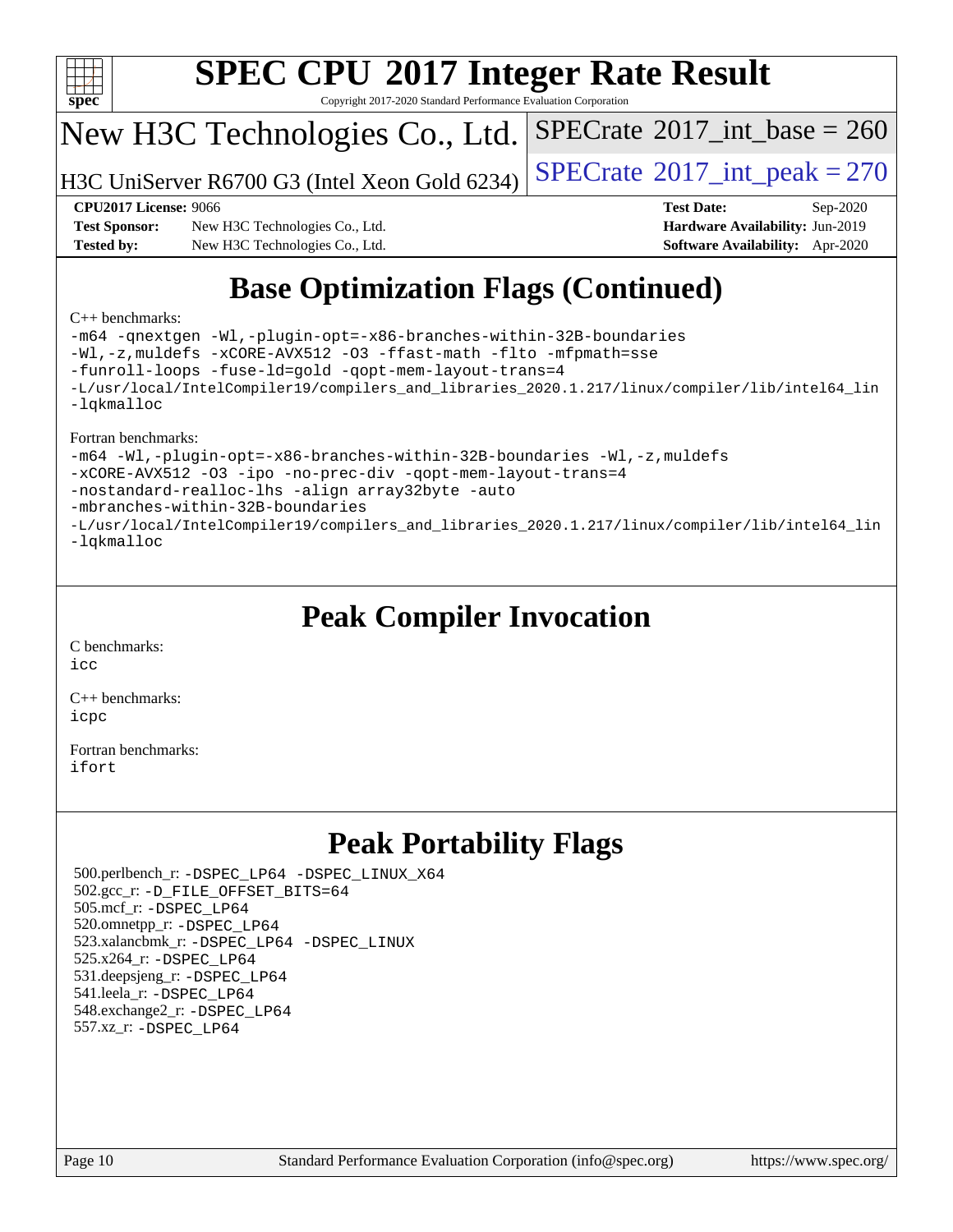| <b>SPEC CPU®2017 Integer Rate Result</b>                                                                                                                                                                                                                                                                                                                                                                                                      |                                                                                                     |  |  |  |  |
|-----------------------------------------------------------------------------------------------------------------------------------------------------------------------------------------------------------------------------------------------------------------------------------------------------------------------------------------------------------------------------------------------------------------------------------------------|-----------------------------------------------------------------------------------------------------|--|--|--|--|
| spec <sup>®</sup><br>Copyright 2017-2020 Standard Performance Evaluation Corporation                                                                                                                                                                                                                                                                                                                                                          |                                                                                                     |  |  |  |  |
| New H3C Technologies Co., Ltd.                                                                                                                                                                                                                                                                                                                                                                                                                | $SPECrate^{\circ}2017\_int\_base = 260$                                                             |  |  |  |  |
| H3C UniServer R6700 G3 (Intel Xeon Gold 6234)                                                                                                                                                                                                                                                                                                                                                                                                 | $SPECTate$ <sup>®</sup> 2017_int_peak = 270                                                         |  |  |  |  |
| <b>CPU2017 License: 9066</b><br><b>Test Sponsor:</b><br>New H3C Technologies Co., Ltd.<br><b>Tested by:</b><br>New H3C Technologies Co., Ltd.                                                                                                                                                                                                                                                                                                 | <b>Test Date:</b><br>Sep-2020<br>Hardware Availability: Jun-2019<br>Software Availability: Apr-2020 |  |  |  |  |
| <b>Peak Optimization Flags</b>                                                                                                                                                                                                                                                                                                                                                                                                                |                                                                                                     |  |  |  |  |
| C benchmarks:                                                                                                                                                                                                                                                                                                                                                                                                                                 |                                                                                                     |  |  |  |  |
| 500.perlbench_r: -Wl, -z, muldefs -prof-gen(pass 1) -prof-use(pass 2)<br>-xCORE-AVX512 -ipo -03 -no-prec-div<br>-gopt-mem-layout-trans=4 -fno-strict-overflow<br>-mbranches-within-32B-boundaries<br>-L/usr/local/IntelCompiler19/compilers_and_libraries_2020.1.217/linux/compiler/lib/intel64_lin<br>-lqkmalloc                                                                                                                             |                                                                                                     |  |  |  |  |
| $502.gcc_r$ : $-m32$<br>-L/usr/local/IntelCompiler19/compilers_and_libraries_2020.1.217/linux/compiler/lib/ia32_lin<br>-std=gnu89<br>-Wl,-plugin-opt=-x86-branches-within-32B-boundaries<br>-Wl,-z, muldefs -fprofile-generate(pass 1)<br>-fprofile-use=default.profdata(pass 2) -xCORE-AVX512 -flto<br>-Ofast(pass 1) -03 -ffast-math -qnextgen -fuse-ld=gold<br>-qopt-mem-layout-trans=4 -L/usr/local/jemalloc32-5.0.1/lib<br>$-lj$ emalloc |                                                                                                     |  |  |  |  |
| $505.\text{mcf}_r$ : basepeak = yes                                                                                                                                                                                                                                                                                                                                                                                                           |                                                                                                     |  |  |  |  |
| $525.x264$ _r: $-m64$ -qnextgen -std=c11<br>-Wl,-plugin-opt=-x86-branches-within-32B-boundaries<br>-Wl,-z, muldefs -xCORE-AVX512 -flto -03 -ffast-math<br>-fuse-ld=gold -qopt-mem-layout-trans=4 -fno-alias<br>-L/usr/local/IntelCompiler19/compilers_and_libraries_2020.1.217/linux/compiler/lib/intel64_lin<br>$-lq$ kmalloc                                                                                                                |                                                                                                     |  |  |  |  |
| 557.xz_r:-Wl,-z, muldefs -xCORE-AVX512 -ipo -03 -no-prec-div<br>-qopt-mem-layout-trans=4 -mbranches-within-32B-boundaries<br>-L/usr/local/IntelCompiler19/compilers_and_libraries_2020.1.217/linux/compiler/lib/intel64_lin<br>$-lq$ kmalloc                                                                                                                                                                                                  |                                                                                                     |  |  |  |  |
| C++ benchmarks:                                                                                                                                                                                                                                                                                                                                                                                                                               |                                                                                                     |  |  |  |  |
| $520.$ omnetpp_r: basepeak = yes                                                                                                                                                                                                                                                                                                                                                                                                              |                                                                                                     |  |  |  |  |
| $523.xalanchmk_r: basepeak = yes$                                                                                                                                                                                                                                                                                                                                                                                                             |                                                                                                     |  |  |  |  |
| $531$ .deepsjeng_r: basepeak = yes                                                                                                                                                                                                                                                                                                                                                                                                            |                                                                                                     |  |  |  |  |
| $541$ .leela_r: basepeak = yes                                                                                                                                                                                                                                                                                                                                                                                                                |                                                                                                     |  |  |  |  |
| Fortran benchmarks:                                                                                                                                                                                                                                                                                                                                                                                                                           |                                                                                                     |  |  |  |  |
|                                                                                                                                                                                                                                                                                                                                                                                                                                               |                                                                                                     |  |  |  |  |
| (Continued on next page)                                                                                                                                                                                                                                                                                                                                                                                                                      |                                                                                                     |  |  |  |  |
| Page 11<br>Standard Performance Evaluation Corporation (info@spec.org)                                                                                                                                                                                                                                                                                                                                                                        | https://www.spec.org/                                                                               |  |  |  |  |